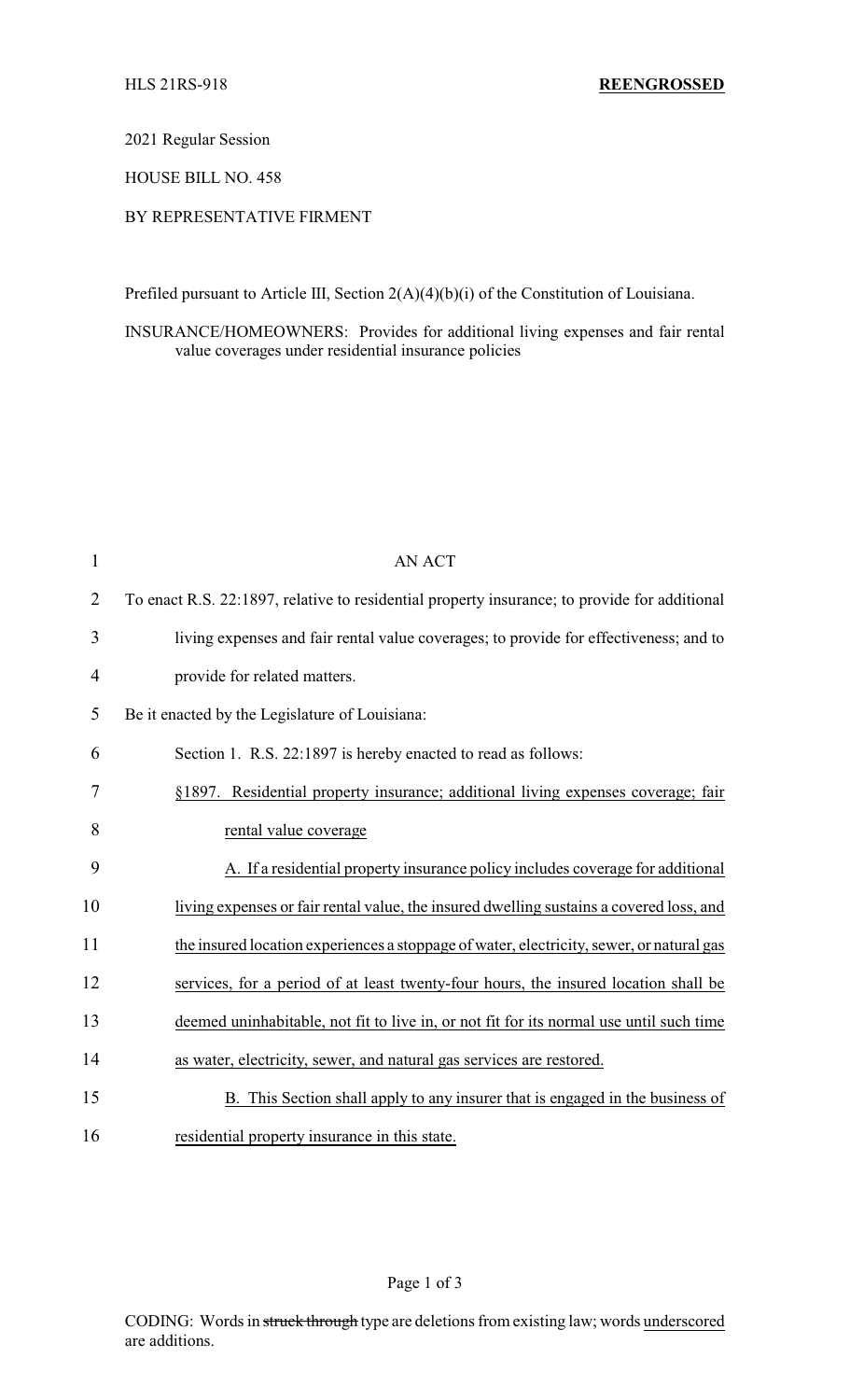- 1 C. This Section shall apply only if a state of emergency has been declared 2 by the governor, pursuant to R.S. 29:724, and shall apply only to those geographic 3 areas specified in the governor's emergency declaration.
- 4 Section 2. (A) This Act shall become effective on July 1, 2021.
- 5 (B) The provisions of Section 1 of this Act apply to any new policy, contract,

6 program, or residential property insurance policy issued on and after July 1, 2021.

## **DIGEST**

The digest printed below was prepared by House Legislative Services. It constitutes no part of the legislative instrument. The keyword, one-liner, abstract, and digest do not constitute part of the law or proof or indicia of legislative intent. [R.S. 1:13(B) and 24:177(E)]

| HB 458 Reengrossed | 2021 Regular Session | Firment |
|--------------------|----------------------|---------|
|                    |                      |         |

**Abstract:** Provides for additional living expenses and fair rental value coverages under residential insurance policies.

Proposed law provides that if a residential property insurance policy includes coverage for additional living expenses or fair rental value, the insured dwelling sustains a covered loss, and the insured location experiences a stoppage of water, electricity, sewer, or natural gas services, for a period of at least 24 hours then the insured location shall be deemed uninhabitable, not fit to live in, or not fit for its normal use, until the water, electricity, sewer, and natural gas services are restored.

Proposed law provides that proposed law applies only if a state of emergency has been declared by the governor and shall only apply to geographic areas specified in the emergency declaration.

Proposed law provides that proposed law shall apply only to any insurer engaged in the business of residential property insurance in this state.

Effective July 1, 2021.

(Adds R.S. 22:1897)

## Summary of Amendments Adopted by House

- The Committee Amendments Proposed by House Committee on Insurance to the original bill:
- 1. Make water, electricity, sewer, and natural gas services a finite list, rather than an illustrative list, regarding utilities that when stopped for 24 hours constitute an uninhabitable location and require all of these utilities to be restored to again become considered inhabitable.
- 2. Apply proposed law to any insurer engaged in the business of residential property insurance, rather than every insurer authorized to engage in such business.
- 3. Make proposed law only applicable when the governor has declared a state of emergency and only applies proposed law to the area specified in the declaration.